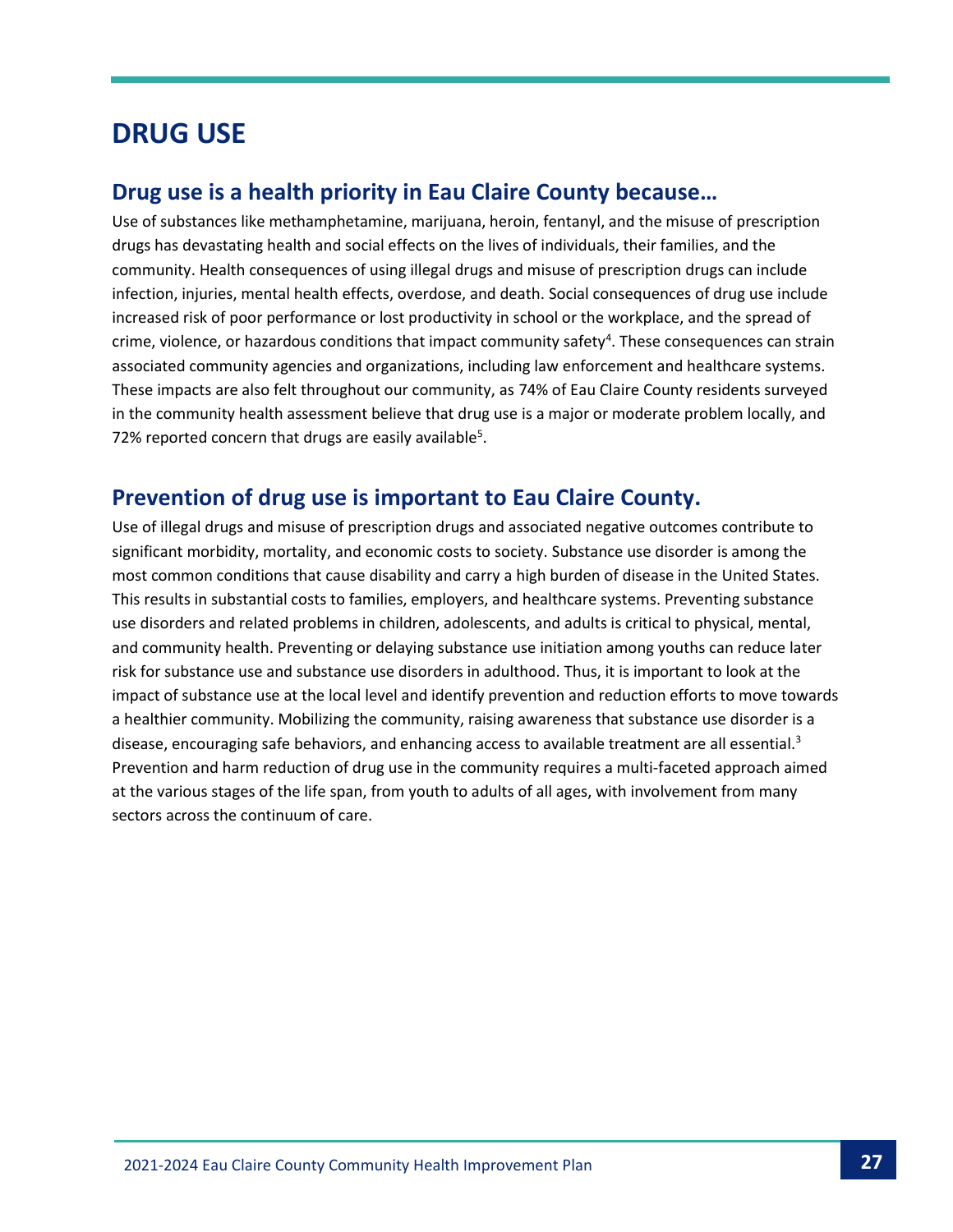

The following goal and objectives were identified at a meeting of Alliance members and community partners based on several factors: root cause, evidence, community input, [assets](https://www.eauclairewi.gov/home/showpublisheddocument/25104/637558200633100000) (located in the appendix of the CHA), alignment with [state](https://www.dhs.wisconsin.gov/hw2020/index.htm) an[d national](https://health.gov/healthypeople) plans, and community readiness. See [www.getinvolvedasap.org](https://www.eauclairewi.gov/government/our-divisions/health-department/there-s-more/alliance-for-substance-abuse-prevention) for more information.



## *A***<sup>N</sup> How We Know We are Making a Difference**

#### *Data indicators that will be used to measure success over time.*

Key:  $\sqrt{\text{or}}\mathsf{X}$  indicates whether Eau Claire County did better or worse compared to Wisconsin or the nation.

| <b>Data indicator</b>                                                                                                 | <b>Eau Claire County</b> | <b>Wisconsin</b> | <b>United States</b> |
|-----------------------------------------------------------------------------------------------------------------------|--------------------------|------------------|----------------------|
| Rate of drug overdose deaths<br>per 100,000 people <sup>6</sup>                                                       | Methamphetamine:         | Methamphetamine: |                      |
|                                                                                                                       | 2.6                      | 1.6<br>x         |                      |
|                                                                                                                       | All opioids:             | All opioids:     |                      |
|                                                                                                                       | 7.3                      | 13.8             |                      |
| Rate of emergency room visits<br>for all opioid overdoses per<br>100,000 people <sup>7</sup>                          | 53.1                     | 51.9<br>X        |                      |
| Percentage of high school<br>students who used<br>methamphetamine one or more<br>times <sup>8</sup>                   | 2%                       | 2%               | 2%                   |
| Percentage of high<br>school/middle school students<br>who ever misused prescription<br>pain medication. <sup>8</sup> | <b>HS: 9%</b>            | 11%              | 14%                  |
|                                                                                                                       | MS: 3%                   |                  |                      |
| Percentage of high<br>school/middle school students<br>who used marijuana in the past<br>month <sup>8</sup>           | <b>HS: 14%</b>           | 20%              | 22%                  |
|                                                                                                                       | <b>MS: 2%</b>            |                  |                      |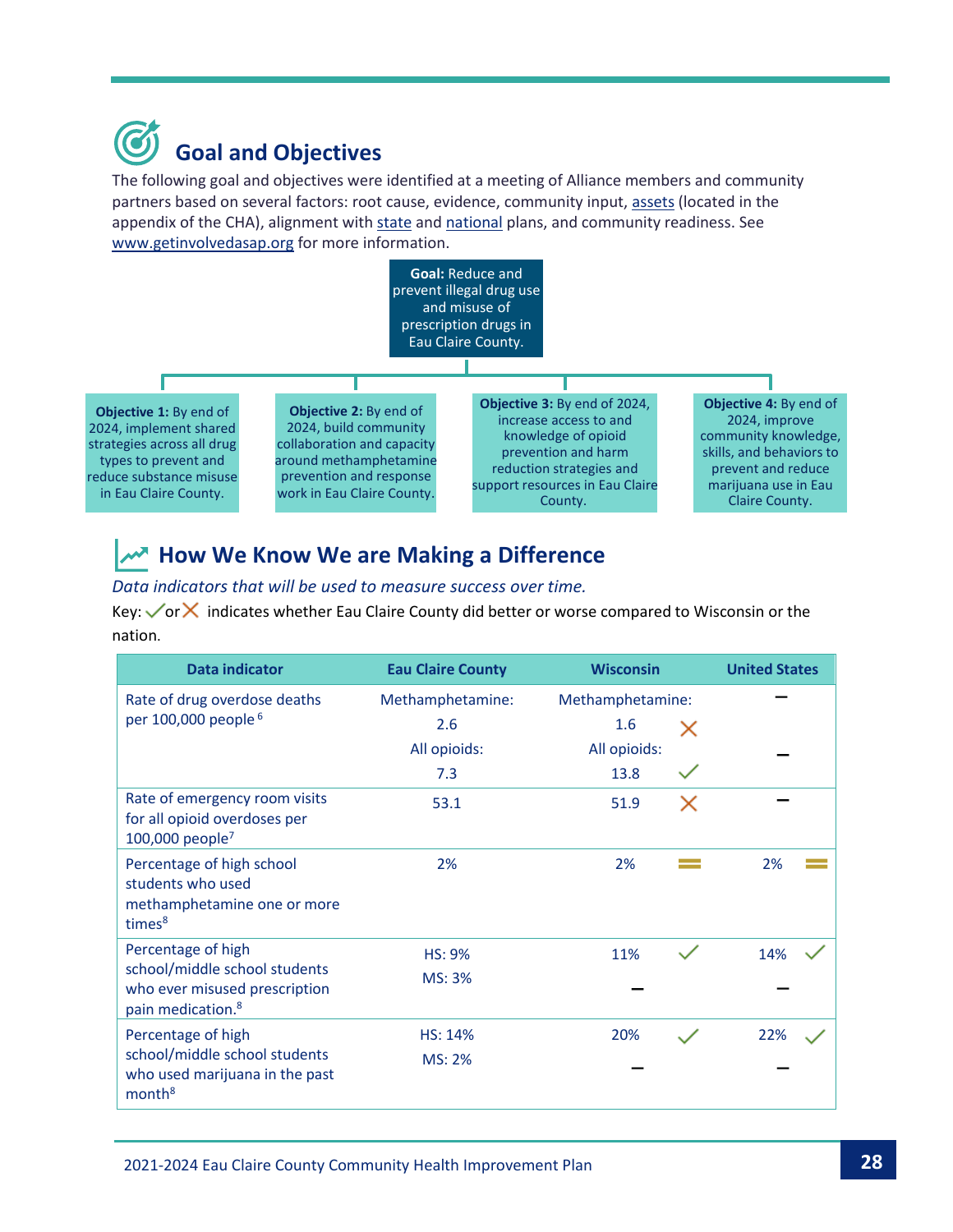

*Stakeholders involved in Alliance's drug use prevention and reduction work.*

Altoona Police Department **Marshfield Clinic Health System** At The Roots, LLC and Mayo Clinic Health System Augusta Area School District **Music Accord Accord Accord Morning Rotary Club** Augusta Police Department Neighbor to Neighbor to Neighbor to Neighbor to Neighbor to Neighbor to Neighbor to Neighbor Criminal Justice Services Northwoods Coalition Eau Claire Area Hmong Mutual Assistance Association, Inc. Prevea Health Eau Claire Area School District REALTORS Association of Northwestern WI Eau Claire County Department of Human Services Regis Catholic Schools Eau Claire County Restorative Justice **School District of Altoona** Eau Claire County Sheriff's Office State of WI Regional DHS Eau Claire Fire Department The Boys & Girls Clubs of the Greater Chippewa Valley Eau Claire Police Department The Community Table Fall Creek School District UW-Eau Claire Fall Creek Police Department UW-Madison Division of Extension Eau Claire County HSHS Sacred Heart Hospital Vivent Health Lutheran Social Services **YMCA** of the Chippewa Valley

# **Strategies**

*Some policies and practices considered by the Alliance and community partners to prevent, reduce, and increase awareness of drug use. (\* = evidence-informed strategies)*

- Early, targeted, education for youth\*, families, community members, and local officials
- Equip community professionals with the knowledge, skills, and tools to recognize, intervene, and support individuals with or at risk for substance misuse\*
- Increase awareness of how to access treatment, recovery, and support resources in the community
- Research and recommend policies in various settings (schools, workplace) to promote healthy behaviors and discourage unhealthy behaviors\*
- Increase access to harm reduction actions, (e.g., Narcan distribution\*, safe needle disposal\*, etc.)
- Research and recommend policies/strategies to address marijuana use from states where marijuana is legalized\*